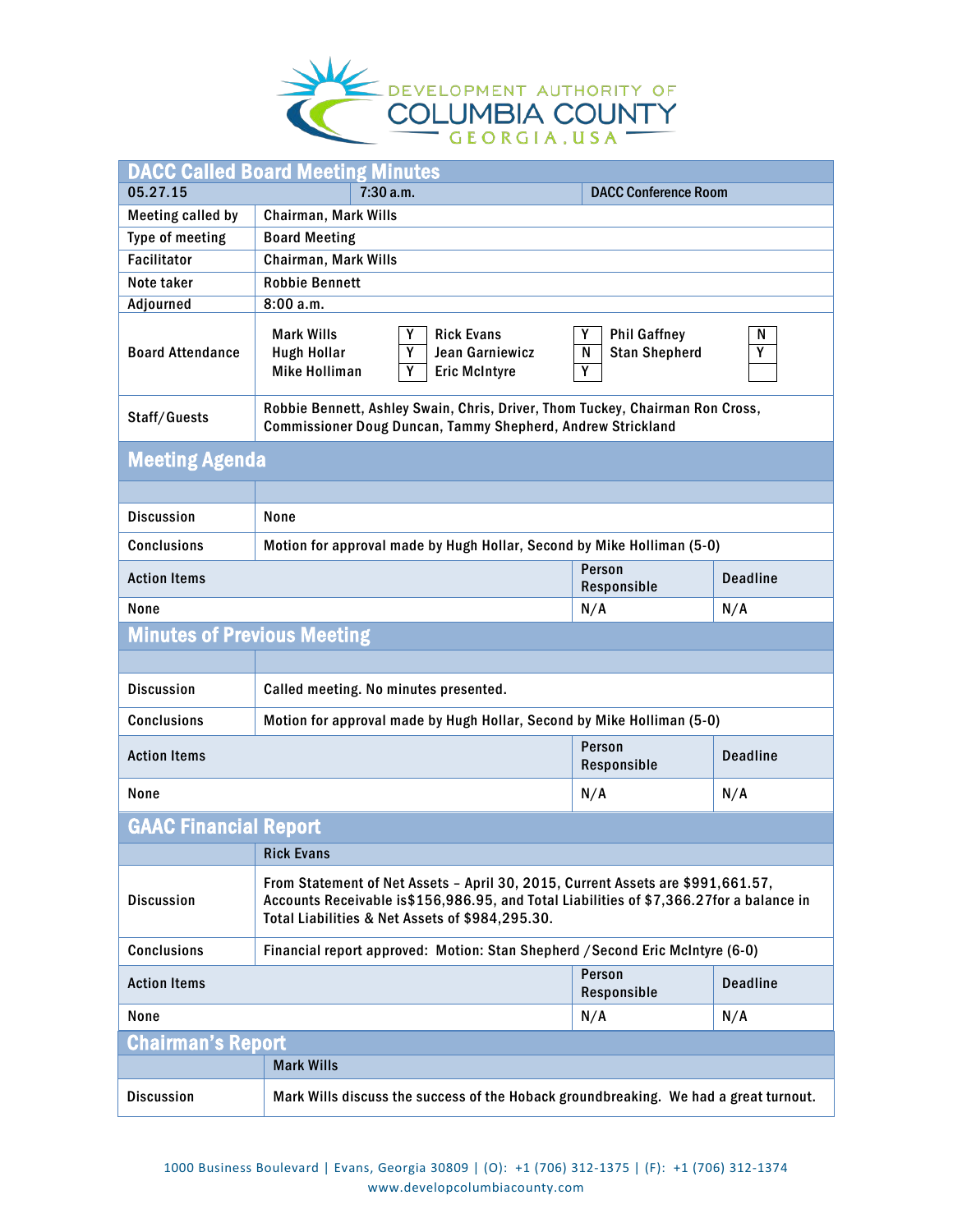| <b>Conclusions</b>                                              | None                                                                                                                                                                                                                                                                                                                                                                                                                                                                                                                                                                                                                                                                                                                                                                                                                                                                                                                                                                                                                                                                                                                                                                                                                                                                                                                                                                                                                                                                                                                                                                                                                                                                                                      |                          |                 |
|-----------------------------------------------------------------|-----------------------------------------------------------------------------------------------------------------------------------------------------------------------------------------------------------------------------------------------------------------------------------------------------------------------------------------------------------------------------------------------------------------------------------------------------------------------------------------------------------------------------------------------------------------------------------------------------------------------------------------------------------------------------------------------------------------------------------------------------------------------------------------------------------------------------------------------------------------------------------------------------------------------------------------------------------------------------------------------------------------------------------------------------------------------------------------------------------------------------------------------------------------------------------------------------------------------------------------------------------------------------------------------------------------------------------------------------------------------------------------------------------------------------------------------------------------------------------------------------------------------------------------------------------------------------------------------------------------------------------------------------------------------------------------------------------|--------------------------|-----------------|
| <b>Action Items</b>                                             |                                                                                                                                                                                                                                                                                                                                                                                                                                                                                                                                                                                                                                                                                                                                                                                                                                                                                                                                                                                                                                                                                                                                                                                                                                                                                                                                                                                                                                                                                                                                                                                                                                                                                                           | Person(s)<br>Responsible | <b>Deadline</b> |
| None                                                            |                                                                                                                                                                                                                                                                                                                                                                                                                                                                                                                                                                                                                                                                                                                                                                                                                                                                                                                                                                                                                                                                                                                                                                                                                                                                                                                                                                                                                                                                                                                                                                                                                                                                                                           | N/A                      | N/A             |
| <b>DACC Committee Reports</b>                                   |                                                                                                                                                                                                                                                                                                                                                                                                                                                                                                                                                                                                                                                                                                                                                                                                                                                                                                                                                                                                                                                                                                                                                                                                                                                                                                                                                                                                                                                                                                                                                                                                                                                                                                           |                          |                 |
|                                                                 | <b>Retail Sub-committee &amp; Property Committee</b>                                                                                                                                                                                                                                                                                                                                                                                                                                                                                                                                                                                                                                                                                                                                                                                                                                                                                                                                                                                                                                                                                                                                                                                                                                                                                                                                                                                                                                                                                                                                                                                                                                                      |                          |                 |
| <b>Discussion</b>                                               | <b>Retail Sub-committee</b><br>A) Bench Marking Review: Robbie discussed the findings of the Bench marking study<br>that was required as part of the Economic Assessment Study. Study included many<br>similar counties in Georgia and North Carolina with similar populations and growth.<br>Population based on census 2010 data and numbers were off because information<br>predates the cyber command announcement. Robbie is working with the regional<br>commission to update numbers.<br>B) Trade Area Review: Data showed that the retail gaps were in clothing and restaurants<br>and beverages. We will need to bring in the type of jobs that can support these types of<br>retail. Anne conducted a retail trade area analysis by traveling to many surrounding<br>communities to discuss shopping habits. She discovered that there are 700,000 people<br>in the Evans trade area.<br><b>Property Committee</b><br>A) Horizon South: Robbie discussed moving forward with the creation of an owner's<br>association for Horizon South. He is also getting quotes to clean up the signage and<br>landscaping and to fix the electrical. The owner's association could pay for it if formed.<br>B) John Deere: Traffic and safety for their tractor trailers is a big concern for John Deere.<br>The public uses that road as a cut through to avoid the intersection in Grovetown.<br>Robbie is meeting with John Deere on May 12 to discuss ways to make that area safer.<br>C) Horizon North: Rezoning was pulled for a 55 acre tract in Horizon North to be rezoned<br>from manufacturing to residential. Due to lack of payment by the developer the authority<br>will seek legal advice. |                          |                 |
| <b>Conclusions</b>                                              |                                                                                                                                                                                                                                                                                                                                                                                                                                                                                                                                                                                                                                                                                                                                                                                                                                                                                                                                                                                                                                                                                                                                                                                                                                                                                                                                                                                                                                                                                                                                                                                                                                                                                                           |                          |                 |
| Person<br><b>Deadline</b><br><b>Action Items</b><br>Responsible |                                                                                                                                                                                                                                                                                                                                                                                                                                                                                                                                                                                                                                                                                                                                                                                                                                                                                                                                                                                                                                                                                                                                                                                                                                                                                                                                                                                                                                                                                                                                                                                                                                                                                                           |                          |                 |
| None                                                            |                                                                                                                                                                                                                                                                                                                                                                                                                                                                                                                                                                                                                                                                                                                                                                                                                                                                                                                                                                                                                                                                                                                                                                                                                                                                                                                                                                                                                                                                                                                                                                                                                                                                                                           | N/A                      | N/A             |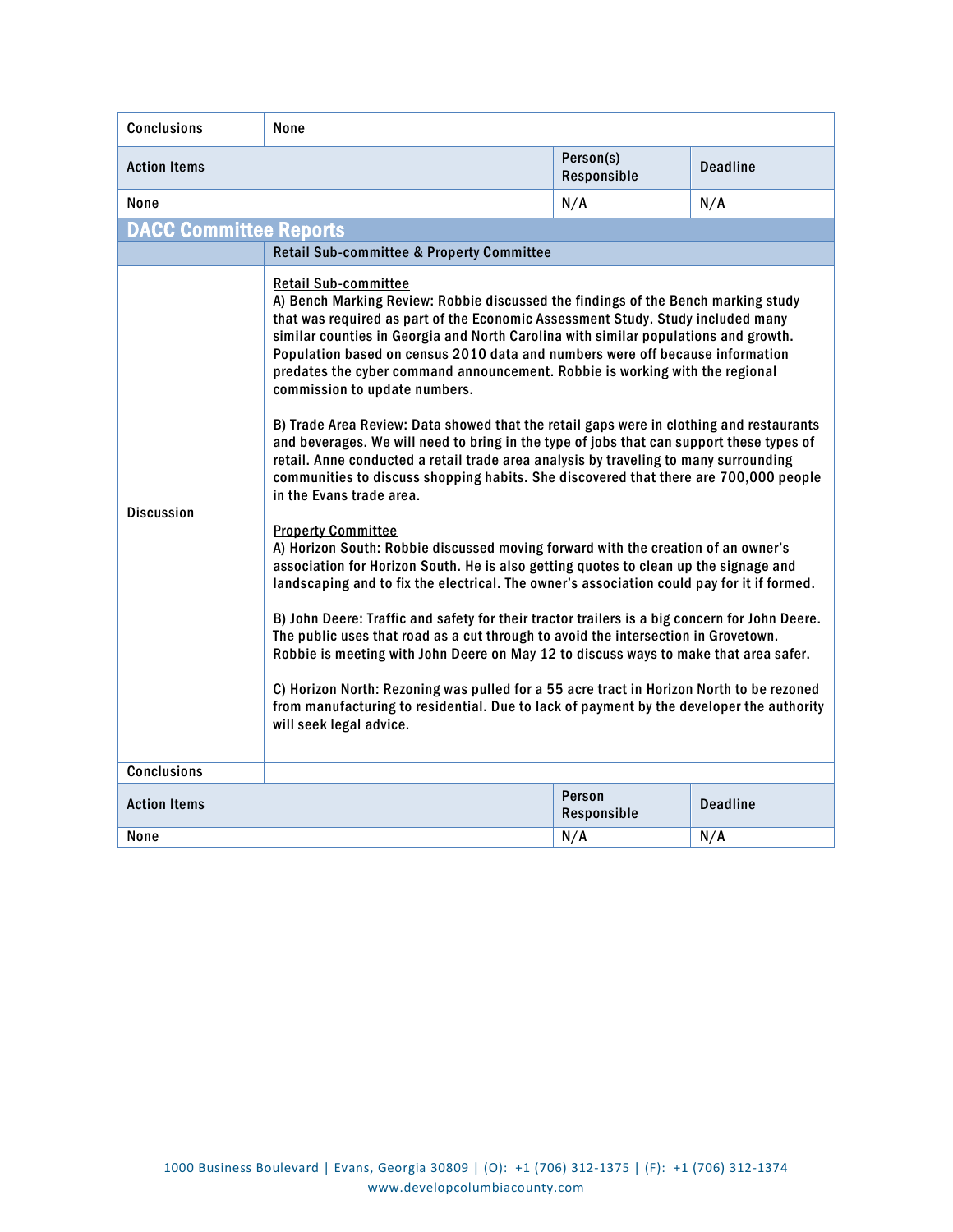| <b>Economic Development Update</b>                                                            |                                                                                                                                                                                                                                                                                                                                                                       |             |                       |     |                 |
|-----------------------------------------------------------------------------------------------|-----------------------------------------------------------------------------------------------------------------------------------------------------------------------------------------------------------------------------------------------------------------------------------------------------------------------------------------------------------------------|-------------|-----------------------|-----|-----------------|
|                                                                                               | <b>Robbie Bennett</b>                                                                                                                                                                                                                                                                                                                                                 |             |                       |     |                 |
| <b>Discussion</b>                                                                             | No Update                                                                                                                                                                                                                                                                                                                                                             |             |                       |     |                 |
| <b>Conclusions</b>                                                                            |                                                                                                                                                                                                                                                                                                                                                                       |             |                       |     |                 |
| Person<br><b>Action Items</b>                                                                 |                                                                                                                                                                                                                                                                                                                                                                       | Responsible | <b>Deadline</b>       |     |                 |
| None<br>N/A                                                                                   |                                                                                                                                                                                                                                                                                                                                                                       |             | N/A                   |     |                 |
| <b>Old Business</b>                                                                           |                                                                                                                                                                                                                                                                                                                                                                       |             |                       |     |                 |
|                                                                                               | <b>Robbie Bennett</b>                                                                                                                                                                                                                                                                                                                                                 |             |                       |     |                 |
| <b>Discussion</b>                                                                             | Workforce Study - Bennett Provide an overview of the workforce study and discussed the<br>successful turnout for the unveiling of the study findings. Additional efforts are being<br>made to ensure the report will be utilized effectively. Bennett will be presenting the finding<br>at the Columbia County Chamber of Commerce Executive Luncheon Series in June. |             |                       |     |                 |
| <b>Conclusions</b>                                                                            |                                                                                                                                                                                                                                                                                                                                                                       |             |                       |     |                 |
| Person<br><b>Action Items</b><br>Responsible                                                  |                                                                                                                                                                                                                                                                                                                                                                       |             | <b>Deadline</b>       |     |                 |
| None<br>N/A                                                                                   |                                                                                                                                                                                                                                                                                                                                                                       |             |                       | N/A |                 |
| <b>New Business</b>                                                                           |                                                                                                                                                                                                                                                                                                                                                                       |             |                       |     |                 |
|                                                                                               |                                                                                                                                                                                                                                                                                                                                                                       |             |                       |     |                 |
| <b>Discussion</b>                                                                             | Sponsorship - Bennett presented the recommendation from the Business Recruitment &<br>Incentives Committee to sponsor the Southern Economic Developer's Council Annual<br>Conference in Savannah, GA this July in the amount of \$1500.                                                                                                                               |             |                       |     |                 |
| <b>Conclusions</b><br>The motion was made by Stan Shepherd and Second by Eric McIntyre. (6-0) |                                                                                                                                                                                                                                                                                                                                                                       |             |                       |     |                 |
| <b>Action Items</b>                                                                           |                                                                                                                                                                                                                                                                                                                                                                       |             | Person<br>Responsible |     | <b>Deadline</b> |
| None                                                                                          |                                                                                                                                                                                                                                                                                                                                                                       | N/A         |                       | N/A |                 |
| <b>Calendar of Events</b>                                                                     |                                                                                                                                                                                                                                                                                                                                                                       |             |                       |     |                 |
|                                                                                               | <b>Mark Wills</b>                                                                                                                                                                                                                                                                                                                                                     |             |                       |     |                 |
| <b>Discussion</b>                                                                             | N/A                                                                                                                                                                                                                                                                                                                                                                   |             |                       |     |                 |
| Conclusions                                                                                   | None                                                                                                                                                                                                                                                                                                                                                                  |             |                       |     |                 |
| <b>Action Items</b>                                                                           |                                                                                                                                                                                                                                                                                                                                                                       |             | Person<br>Responsible |     | <b>Deadline</b> |
|                                                                                               |                                                                                                                                                                                                                                                                                                                                                                       |             | N/A                   |     |                 |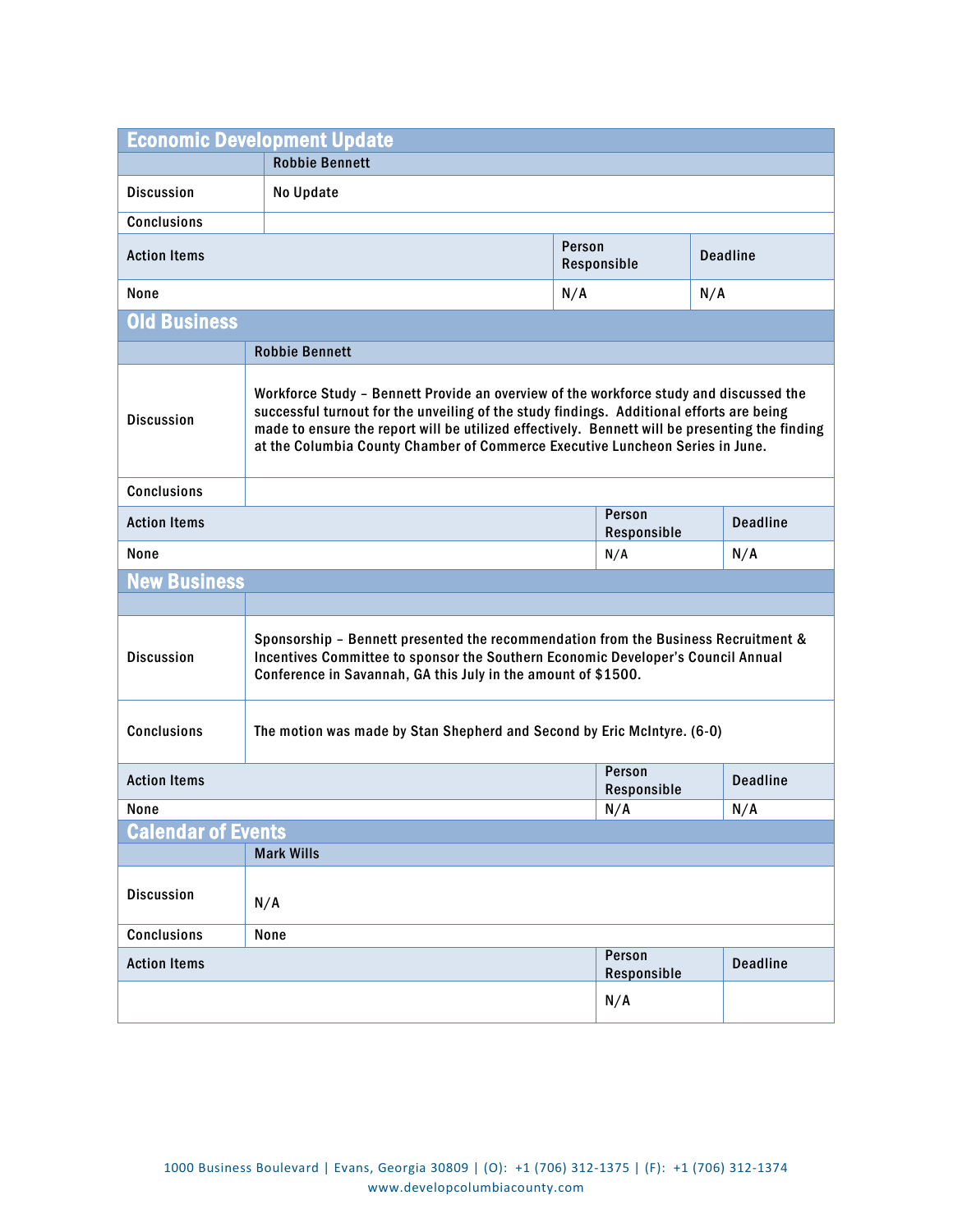## Closed Session

Motion to enter Closed Session made by Stan Shepherd; Second by Eric McIntyre

Personnel – Hiring Ashley Swain as Economic Development Coordinator

No action was taken in closed session. Upon returning from Closed Session Mike Holliman made a motion to empower the Executive Director with the discretion of selecting a candidate for the Economic Development Coordinator position not to exceed the current salary and benefits allocated for that position. The motion was second by Stan Shepherd. (6-0).

| <b>Action Items</b> | Person<br>Responsible | <b>Deadline</b> |
|---------------------|-----------------------|-----------------|
| None                | N/A                   | N/A             |

| <b>Public Comment</b> |                             |                                |                 |
|-----------------------|-----------------------------|--------------------------------|-----------------|
|                       |                             |                                |                 |
| <b>Discussion</b>     |                             |                                |                 |
| <b>Action Items</b>   |                             | Person<br>Responsible          | <b>Deadline</b> |
| None                  |                             | N/A                            | N/A             |
| <b>Adjournment</b>    |                             | 8:09 A.M.                      |                 |
|                       | Next meeting: June 24, 2015 | <b>DACC Conference</b><br>Room | All             |